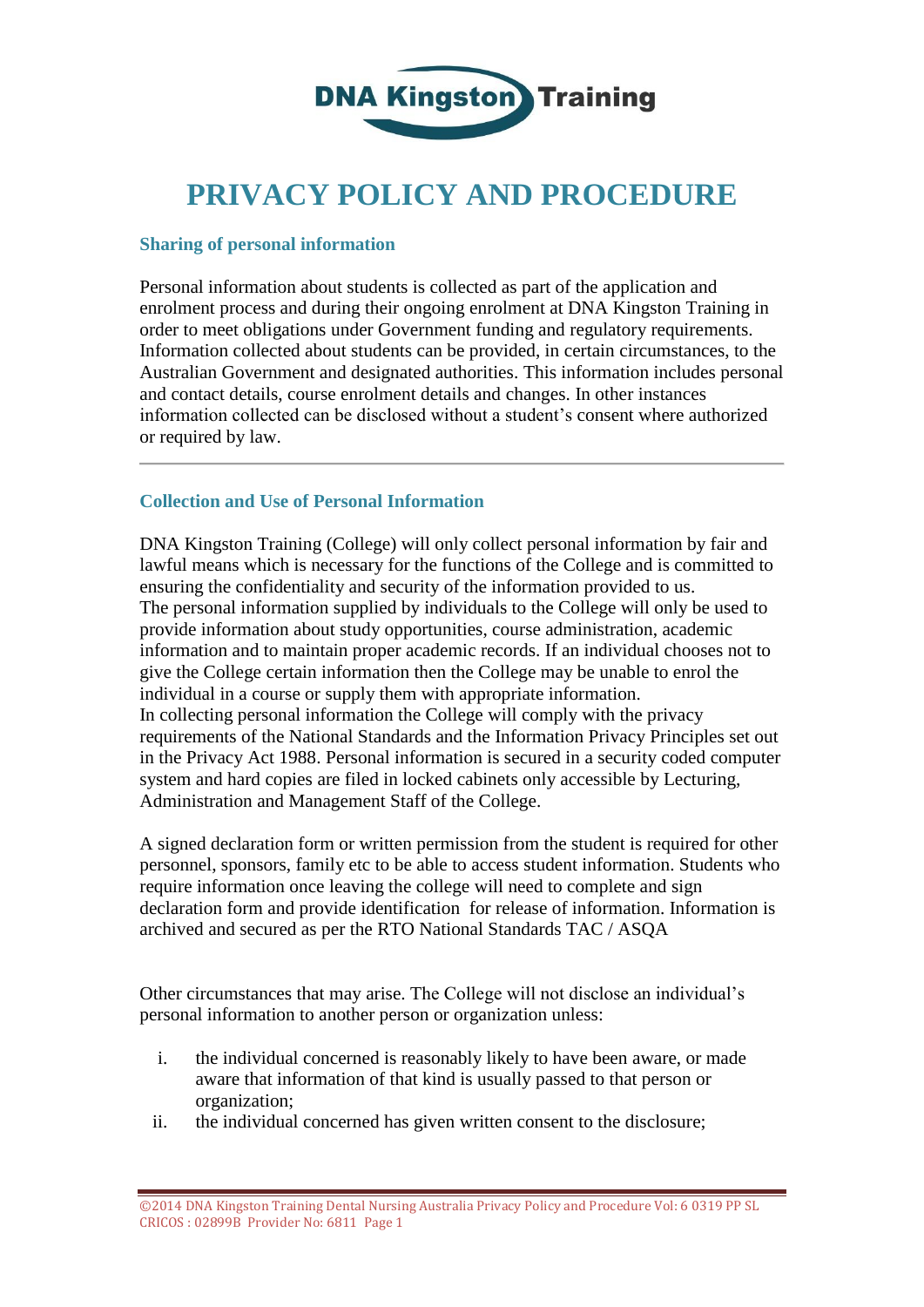- iii. the College believes on reasonable grounds that the disclosure is necessary to prevent or lessen a serious and imminent threat to the life or health of the individual concerned or of another person;
- iv. the disclosure is required or authorized by or under law; or
- v. the disclosure is reasonably necessary for the enforcement of the criminal law or of a law imposing a pecuniary penalty, or for the protection of the public revenue.

Where personal information is disclosed for the purposes of enforcement of the criminal law or of a law imposing a pecuniary penalty, or for the purpose of the protection of the public revenue, the College shall include in the record containing that information a note of the disclosure.

Any person or organization to whom personal information is disclosed as described in this procedure will be required to not use or disclose the information for a purpose other than the purpose for which the information was supplied to them. Disclosed person will be placed in student file, for future reference if required.

## **Commonwealth Assistance**

Personal information may also be collected to assess an individual's entitlement to Commonwealth assistance. The College will disclose this information to the Department of Immigration and Border Protection for these purposes. Department of Immigration and Border Protection will store the information securely in the VET Loans, Department of Home Affairs may disclose information to the Australian Taxation Office, USI. Personal information gathered for these purposes will not otherwise be disclosed without the individual's consent unless required or authorized by law.

## **Security of Personal Information**

The College will take all reasonable steps to ensure that any personal information collected is relevant to the purpose for which is was collected, is up-to-date and complete.

The College will store securely all records containing personal information as per National Standards and take all reasonable security measures to protect, personal information collected from unauthorized access, misuse or disclosure.

# **Right to Access and Correct Records**

Individuals have the right to access or obtain a copy of the personal information that the College holds about them. Requests to access or obtain a copy of personal information must be made in writing. There is no charge for a student to access personal information that the College holds about them; however we may charge a fee to make a copy. Individuals will be advised of how they may access or obtain a copy of their personal information and any applicable fees within 10 days of receiving their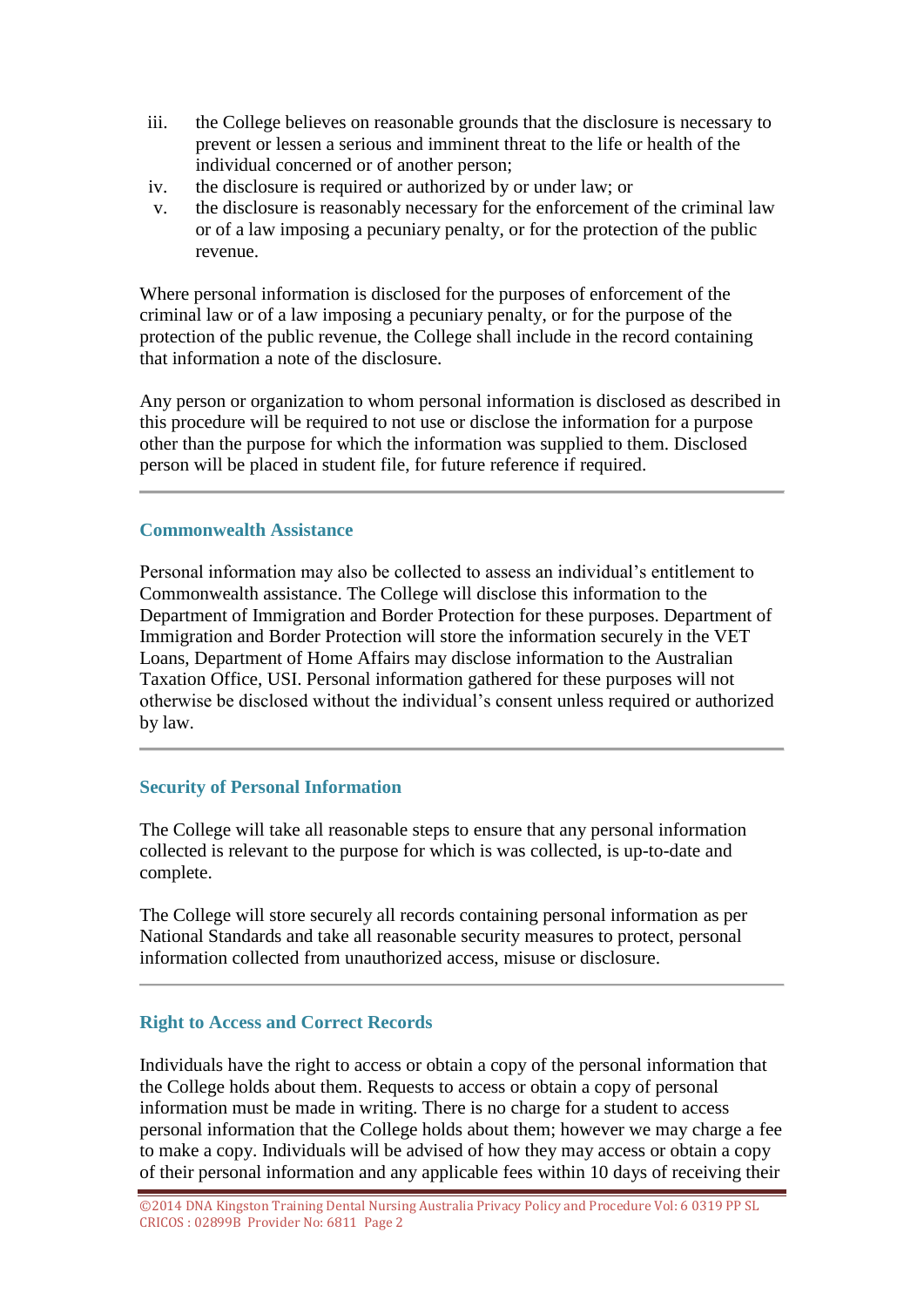written request. Student request forms are available from Admin - Head Office Belmont or emailing: admin@dnakingstontraining.edu.au.

If an individual considers their personal information to be incorrect, incomplete, out of date or misleading, they can request that the information be amended. Where a record is found to be inaccurate, a correction will be made. Where a student requests that a record be amended because it is inaccurate but the record is found to be accurate, the details of the request for amendment will be noted on the record. Written requests for access to or to obtain a copy of personal information held by the College should be sent to:

DNA Kingston Training Head Office College Manager

Postal address: DNA Kingston Training Head Office College Manager P.O. Box 69, Belmont 6984, Western Australia

## **Publication**

These Privacy and Personal Information Procedures will be made available to students and prospective students on the College's website and student handbook. In order to ensure that students have given their informed consent for their personal information to be disclosed to certain third parties as outlined in this procedure, the College will advise students on enrolment about these procedures and where they are located.

# **Disclaimer:**

The information provided by this notice is intended for use as a best practice guide for any collection, storage, use and/or disclosure of personal information by DNA Kingston Training in complying with our obligations RTO standards and regulatory requirements

Obligations under the Privacy Act 1988.

## **Personal information about students**

Why do providers need to inform students that their personal information may be shared?

Standards require registered providers and students to enter a written agreement which, amongst other things, requires registered providers to set out circumstances in which personal information about the student may be shared between the Australian Government and designated authorities and, if relevant, DTWD and the Tuition Protection Service (TPS) Director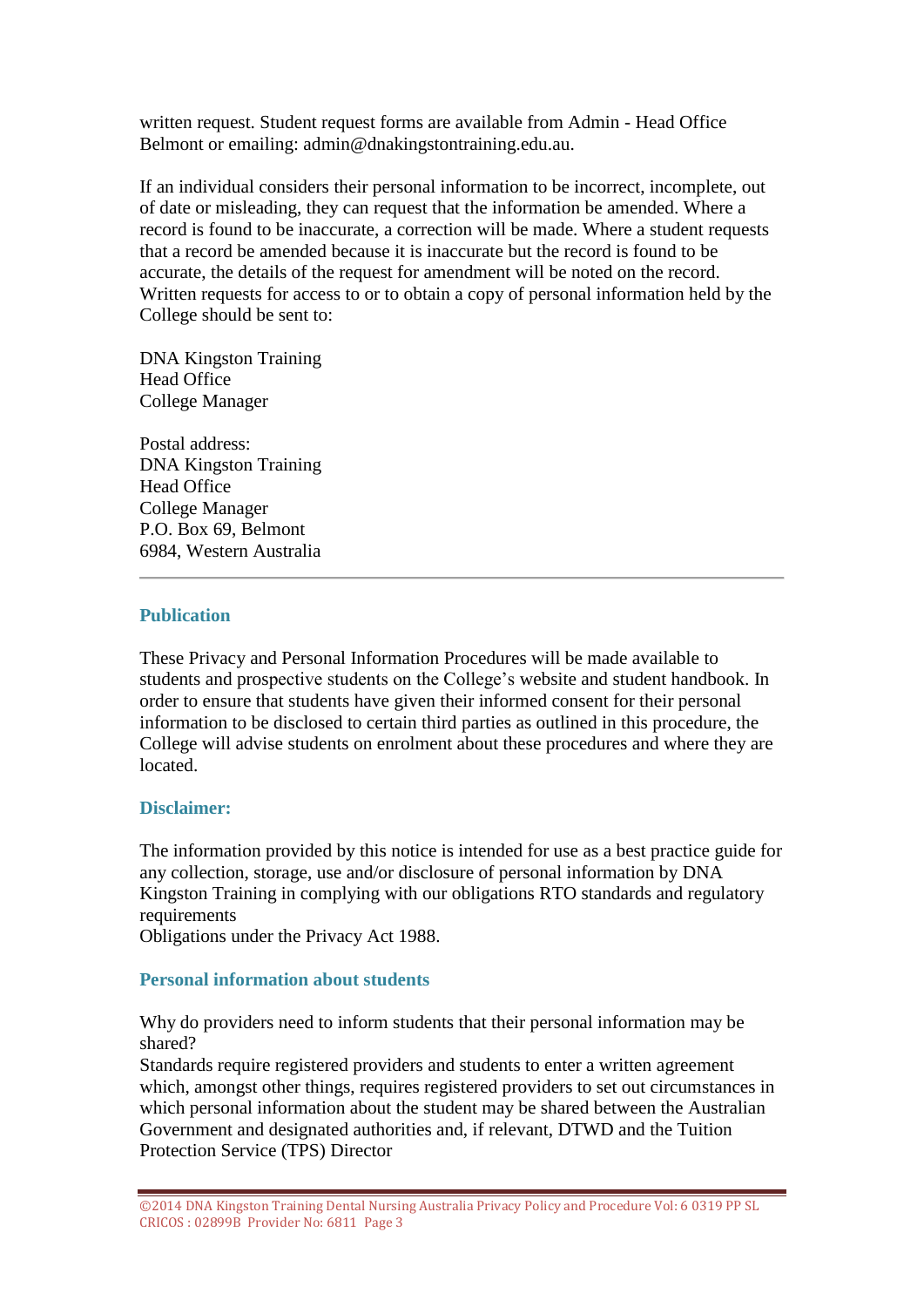# **What sort of information may be collected?**

Personal information which registered providers will be required to collect from students includes:

 $\bullet$ 

about the student: full name, gender, date and country of birth and nationality; and once the student has established an address in Australia, the student's residential address

 $\bullet$ 

about the course: the CRICOS course code, USI information, agreed starting date and if the student didn't begin the course when expected; the expected completion date, and any termination of the student's enrolment prior to the expected completion date; and any change to the identity or duration of the course

 $\bullet$ 

about tuition fees information about all tuition fee pre payments made by student including the periods to which these payments relate, and an estimate of the total amount the student will be required to pay to undertake the full course (non public providers only).

 $\bullet$ 

about health insurance: whether the student has paid for Overseas Student Health Cover(OSHC) before the course starts

 $\bullet$ 

about English language proficiency: whether the student has undertaken a test to determine his or her level of understanding of English, the name of the test and the score the student received for the test

 $\bullet$ 

about the student's visa: the Department of Home Affairs office where the application for a student visa was made or is expected to be made; and if the student holds a student visa, the number of the visa; and once studying in Australia, the student's local Department of Home Affairs office

 $\bullet$ 

about the student's passport: if the student was in Australia when he or she became an accepted student, the student's passport number

 $\bullet$ 

about any breaches of student visa conditions relating to attendance or satisfactory academic performance.

# **What is this information used for?**

The information may be shared between the Australian Government and designated authorities and, if relevant, DTWD and the TPS Director for the purposes of:

•

•

promoting compliance with the ESOS Act and the National Code;

• assisting with the regulation of providers;

promoting compliance with the conditions of a particular student visa or visas, or of student visas generally; or

<sup>©2014</sup> DNA Kingston Training Dental Nursing Australia Privacy Policy and Procedure Vol: 6 0319 PP SL CRICOS : 02899B Provider No: 6811 Page 4